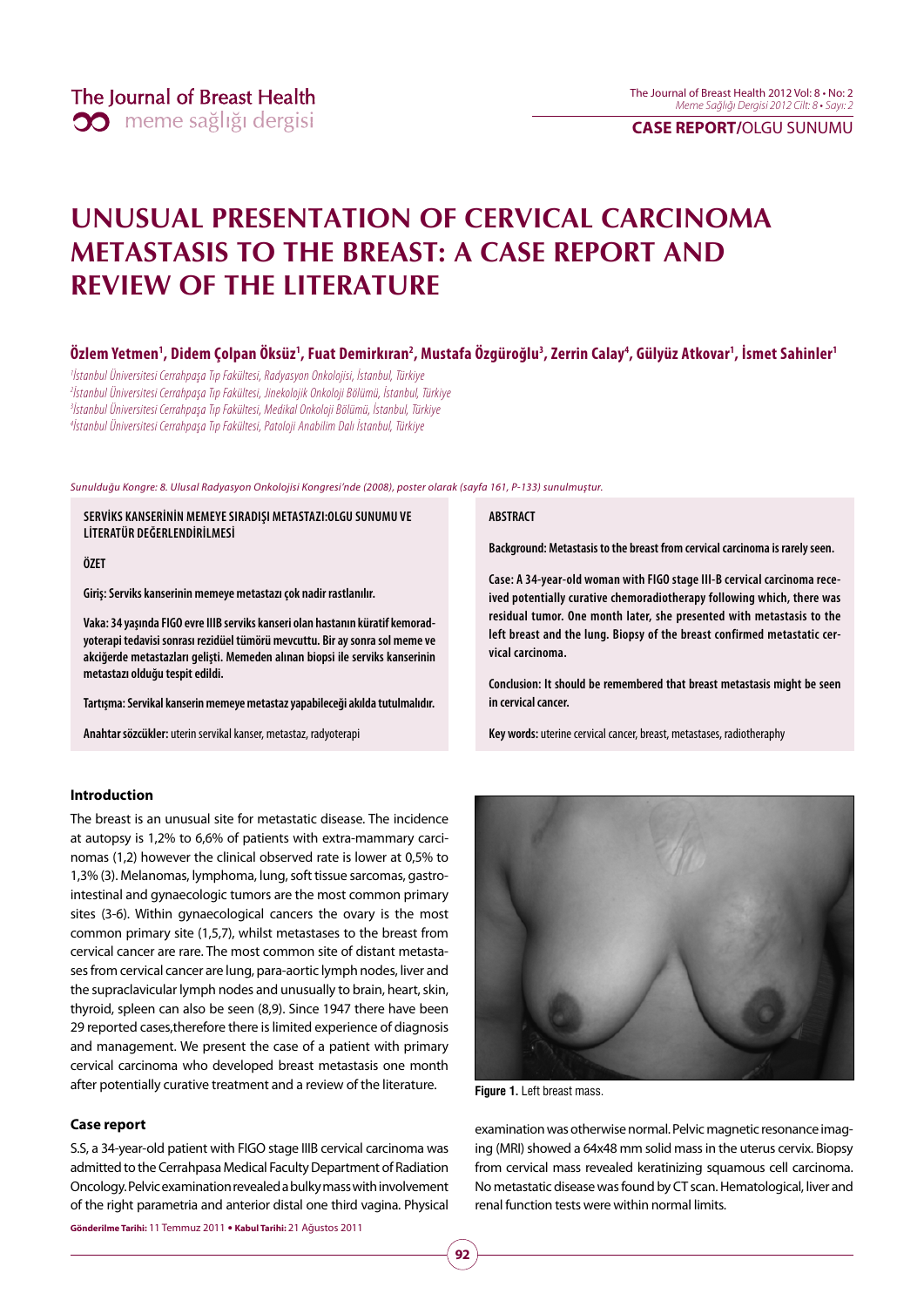# The Journal of Breast Health **33** meme sağlığı dergisi



**B1 B2** 

**Figure 2. A.** Thorax computed tomography. **B.** PET-CT images of the patient.

The patient received a total radiation dose of 50.4 Gy in 28 fractions, five days per week, with 15 MV photons to the pelvis using a four-field box technique. The radiation field encompassed a volume that included the whole uterus, the primary mass, the paracervical, parametrial and uterosacral regions, as well as the external iliac, hypogastric and obturator lymph nodes. The AP/ PA field extended 1.5 to 2 cm laterally to the widest bony margin of the true pelvis. The superior border of the field was the midpoint of L5, and the inferior border included a 2 cm margin from the lowest extension of the primary tumor. The anterior border of the lateral fields was the anterior one third of symphysis pubis, and the posterior border was the S2-S3 interface based on the extent of the primary tumor. This was followed by a boost to the primary of 5.4Gy using anterior posterior fields. During external beam radiotherapy concomitant cisplatin (40mg/m2 weekly) was administered. One week after external irradiation,high dose rate intracavitary brachytherapy to a dose of 27.5Gy to point A was delivered with Flecther-Suit applicators.

One month after this treatment, she presented to us with a painless mass in her left breast. Pelvic examination revealed a residual tumor mass in the cervix. On breast examination there was a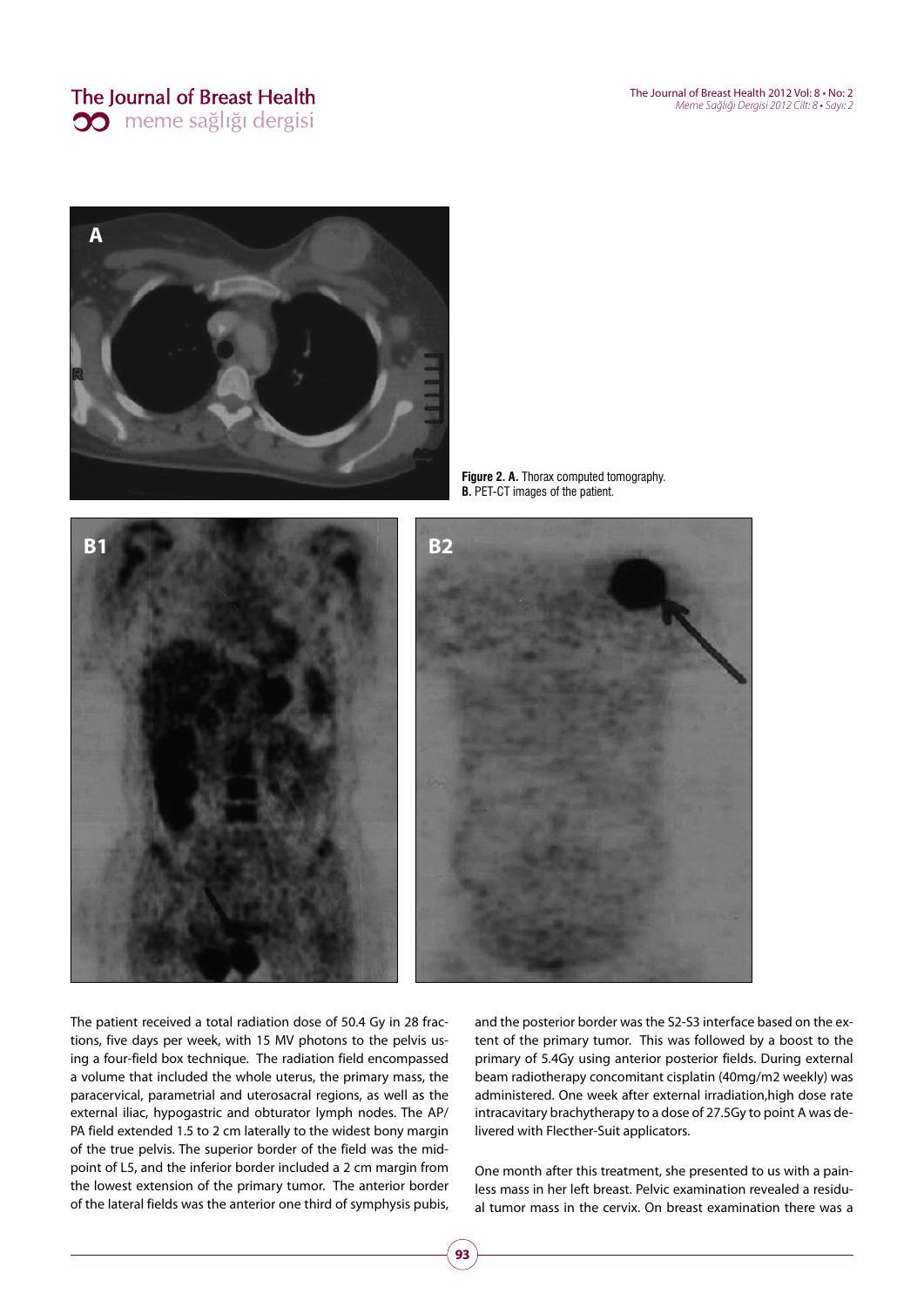## The Journal of Breast Health

The Journal of Breast Health 2012 Vol: 8 • No: 2 Meme Sağlığı Dergisi 2012 Cilt: 8 • Sayı: 2

**30** meme sağlığı dergisi

#### **Table 1**. Characteristics of patients with metastatic breast tumor from cervical cancer.

|                             |                |                               |                                | <b>Localization of breast</b> |                        |                  |
|-----------------------------|----------------|-------------------------------|--------------------------------|-------------------------------|------------------------|------------------|
| Reference                   | $\mathbf n$    | Histopathology                | FIGO stage                     | metastases                    | <b>Treatment</b>       | Survival*        |
| De Alvarez 1947 (21)        | $\mathbf{1}$   | <b>SCC</b>                    | <b>NS</b>                      | Autopsy                       | <b>NS</b>              | Dod              |
| Speert and Greeley 1948 (8) | 1              | <b>SCC</b>                    | <b>NS</b>                      | L                             | <b>CT</b>              | 3 month          |
| Badib 1968 (4)              | 4              | <b>NS</b>                     | <b>NS</b>                      | Autopsy                       | 3RT<br>1 SR            | 4 Dod            |
| Hadju and Urban<br>1972 (3) | 3              | SCC                           | <b>NS</b>                      | 1R<br>2L                      | <b>NS</b>              | 2 Dod<br>1 alive |
| McCrea 1983 (15)            | $\overline{2}$ | 1 Adeno Ca<br>1 SCC           | $\mathsf{I}$<br>$\mathsf{I}$   | <b>NS</b>                     | <b>NS</b>              | Dod              |
| Nayar 1987 (18)             | 1              | Small cell anaplastic         | <b>IVB</b>                     | <b>Bilateral</b>              | <b>NS</b>              | $1.5$ mo.        |
| Ward 1989(19)               | 1              | Adeno Ca                      | Ш                              | R. Inflamatory lesion         | <b>RT</b>              | <b>NS</b>        |
| Singh 1990(22)              | 1              | <b>SCC</b>                    | Ш                              | $\mathsf{R}$                  | $SR + RT$              | LFU              |
| Kelly 1991 (23)             | 1              | Adenosquamous                 | $\mathsf{I}$                   | <b>NS</b>                     | <b>RT</b>              | Dod              |
| Schumacher 1992 (24)        | 2              | <b>NS</b>                     | $\mathbf{III}$<br>Ш            | <b>NS</b>                     | <b>NS</b>              | <b>NS</b>        |
| Yountan 1992 (12)           | $\mathbf{1}$   | <b>SCC</b>                    | $\mathbf{I}$                   | <b>NS</b>                     | <b>RT</b>              | <b>NS</b>        |
| Van Ooijen 1993 (25)        | $\overline{c}$ | 1 Adeno Ca.<br>1 SCC          | $\mathbf{I}$<br>$\mathbf{III}$ | L<br>R                        | <b>CT</b><br><b>CT</b> | 18 mo.<br>4 mo.  |
| Kumar 1994 (13)             | 1              | <b>SCC</b>                    | Ш                              | <b>NS</b>                     | $CT + RT$              | 20 mo.           |
| Kelkar 1997 (14)            | $\mathbf{1}$   | Adenosquamous                 | ı                              | L                             | <b>RT</b>              | <b>NS</b>        |
| Gupta 1997 (5)              | 1              | <b>NS</b>                     | $\mathbf{III}$                 | <b>Bilateral</b>              |                        | LFU              |
| Moore 1998 (7)              | 1              | <b>SCC</b>                    | $\mathbf{III}$                 | $\mathsf{R}$                  | <b>NS</b>              | <b>NS</b>        |
| Muttarak 1998 (20)          | 1              | <b>SCC</b>                    | <b>NS</b>                      | <b>Bilateral</b>              | <b>NS</b>              | <b>NS</b>        |
| Kumar 1999 (16)             | 1              | SCC                           | $\mathbf{III}$                 | R                             | <b>CT</b>              | 3 mo.            |
| Wurdinger 2000 (17)         | 1              | Neuroendocrine small cell ca. | <b>IVB</b>                     | $\mathsf{R}$                  | <b>CT</b>              | $1$ mo.          |
| Bardetella 2003 (11)        | $\mathbf{1}$   | SCC                           | <b>NS</b>                      | <b>NS</b>                     | <b>NS</b>              | <b>NS</b>        |
| Fulcinitti 2008 (26)        | 1              | Serous carcinoma              | $\mathbf{III}$                 | R                             | <b>CT</b>              | <b>NS</b>        |
| Present study 2008          | 1              | <b>SCC</b>                    | $\mathbf{III}$                 | L                             | <b>CT</b>              | 3 mo.            |

Dod: Died of disease, NS: Not stated, SCC: Squamous Cell Carcinoma, RT: Radiotherapy, CT: Chemotherapy, SR: Surgery, L: Left, R: Right, n: number of patients, mo: month, **\*:** survival survival after breast metastases

5x5 cm mobile mass, firm to hard consistency with no evidence of skin tethering or nipple retraction in the left breast. She had no pain and tenderness in her left breast. An approximately 2 cm left axillary lymph node was also found. The right breast was normal (Figure 1). Fine needle aspiration of the breast mass revealed squamous cell carcinoma with the same morphological features of the primary cervical cancer.

The patient had a chest computed tomography which showed a 50x55 mm mass in left breast, a 2 cm lymph node in the left axillary region and metastatic nodules in the lung. PET-CT (Positron emission tomography - computed tomography) confirmed these findings but in addition a vaginal mass, bilateral inguinal lymph nodes and metatases to the right ischium (Figure 2a-b). She received three cycles of palliative chemotherapy (paclitaxel 285 mg/

m<sup>2</sup> and cisplatin 120 mg/m<sup>2</sup>). However, she died of disease after 3 courses of chemotherapy.

### **Discussion**

Invasive cervical cancer is one of the most common malignancies in women (10). The incidence of,and the mortality from cervical cancer have steadily declined over the past five decades,because of the successful implementation of screening programs(9). The disease spreads to adjacent structures such as pelvic and paraortic nodes by lymphatic dissemination and to distant organs by haematogenous spread (9). The most common distant metastatic sites are liver lung and bone and rarer sites include brain, heart, skin, eyes, thyroid and spleen (4,9). Distant metastasis from cervix cancer to the breast are extremely rare. Frequencies of metastasis to the breast have been reported in 0.5-6.6% in clinical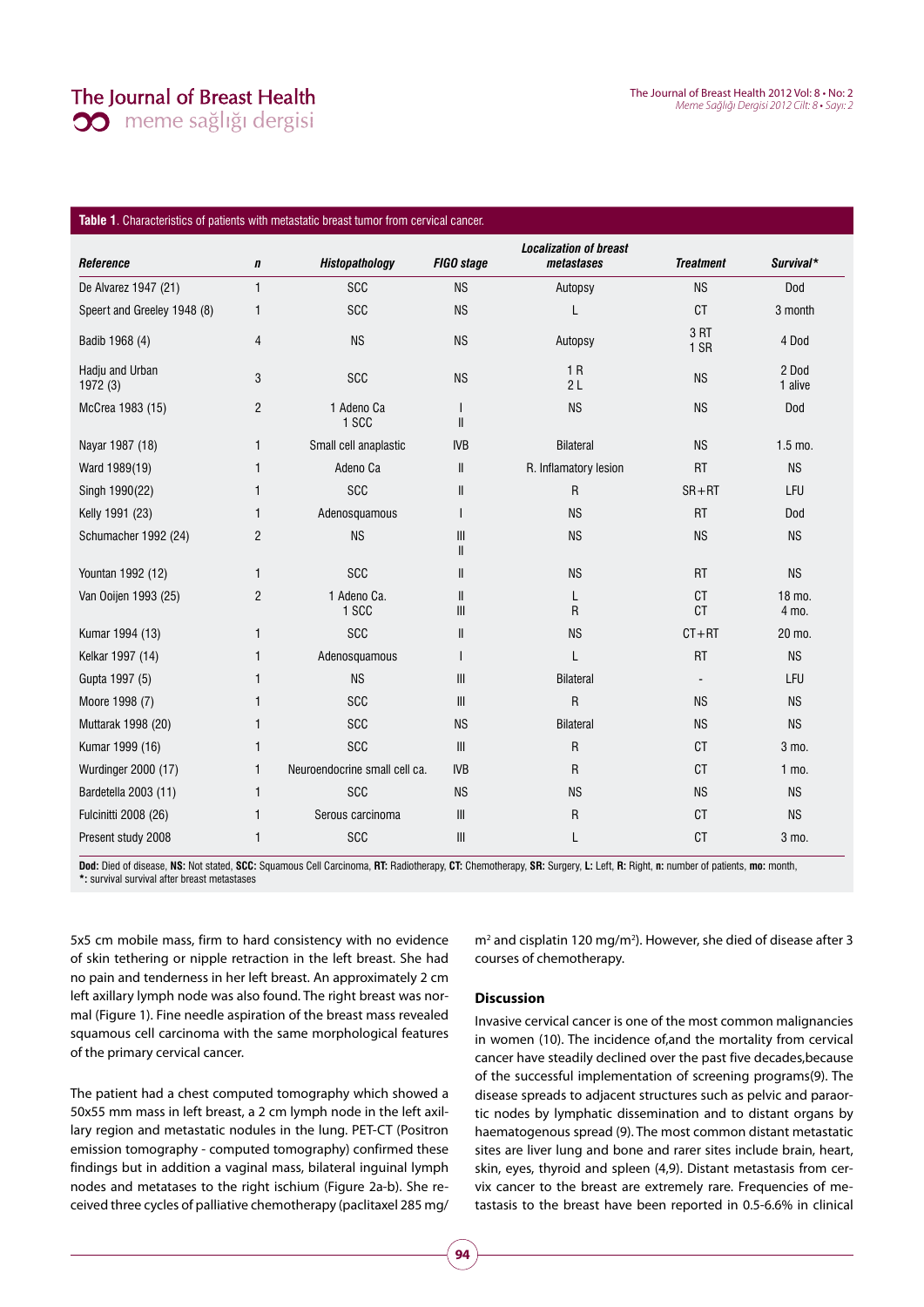and autopsy studies (1-3,6). The most common primary sites of metastasis to breast are malignant melanoma, lymphoma, lung cancer, soft tissue sarcoma, ovarian carcinoma and gastrointestinal tumors (3-6).

Metastases to the breast usually present as a palpable,mobile mass in the breast (6,11). Although pain, tenderness and/or discharge are usually absent in patients with metastases to breast, Hajdu et al reported that more than half of patients complained of pain and discomfort (2,3,11). Metastases in the breast are usually located in the upper outer quadrant of the left breast. They are often superficial and sharply demarcated,similar to primary breast carcinomas (2,3,6). Although axillary lymph node involvement has been frequently reported, nipple retraction,peau d'orange,and fixation to the chest wall are rarely seen (2,3,6,12-14). Metastases are rarely multiple, bilateral or diffuse. Bohman et al. showed that the left breast was more commonly affected (3,6,15). Most studies reported breast metastasis with widespread synchronous metastases (4,11).

It is difficult to distinguish metastatic disease from primary breast tumor and benign lesions such as cysts or fibroadenomas,especially in patients with extramammary primary tumors (16). On the mammography, metastases to the breast have non-specific features, typically well circumscribed margins without evidence of micro calcification or spiculations, features that would be more unusual in a primary breast cancer (6,11,13,14). Ultrasonography might be helpful in diagnosis (12). MRI findings are highly accurate in diagnosis of breast cancer especially in young patients with dense breast parenchyma. In the MRI mammography, primary breast malignancies have spiculated margins, low signal intensity on pre-contrast T1 and heterogeneous low signal intensity on T2 weighted images.After contrast administration, both the majority of invasive carcinomas and metastatic tumors show a rapid initial increase in signal intensity within the first 3 minute (17). There is no definitive enhancement criteria to differentiate metastasis from a primary breast carcinoma however, metastasis are generally seen as well-circumscribed round masses (14,17). We did not perform mammography and MRI of the breast as we already had histopathological confirmation.

There is a known increased incidence of breast cancer in women with previous gynaecological malignancy. It is important to exclude synchronous and metachronous neoplasms involving the breast in patients with known neoplasia because clinical management and expected outcomes are different (11).

Speert et al. reported one case of cervical carcinoma metastasising to the breast in 1948 and could find only four other such cases in the literature (8). We found twenty-nine reports of patients with metastatic breast tumor from cervical cancer in the literature (Table 1). Generally, the metastatic spread to the breast occurs within 2 years of diagnosis (8,16-20). Kelkar et al. reported one case where the patient presented with breast metastasis (14). Yountan was presented a case where metastatic spread to the breast was observed after 9 years (12). Review of the reported cases shows that most presented with a palpable mass (Table 1). Bilateral breast metastasis were reported in 3 patients presentation with an inflammatory breast mass was reported in one patient (5,18,20). Of the twenty-nine reported cases, 9 patients had locally advanced and 10 had early cervix cancer at presentation (Table 1). Most of the patients were known to have widespread disease prior to metastasis to the breast and had a poor prognosis (4,7,8,16-18,19,21,22). The most common sites of synchronous metastases were the lung, bone, liver. Despite further treatment, mainly in the form of chemotherapy, most of the patients had a rapidly fulminating course and died within 1 year of presentation of breast metastasis (8,16-18). Comparable with the literature, our patient presented with palpable mass in the left breast and an axilla lymph node involvement and she had synchronous bone and lung metastases. She died of disease after 3 months.

In conclusion, metastatic spread to the breast from primary cervical cancer is very rare. Studies suggest that breast metastasis from cervical cancer are generally associated with widespread disease and have a poor prognosis. There is limited information about treatment of these patients. As clinical history and radiological presentation of breast metastases are not distinctive, the possibility of primary breast carcinoma should be kept in mind and the histological confirmation is needed.

#### **References**

- 1. Abrams HL, Spiro R, Goldstein N. Metastases in carcinoma. Analaysis of 1000 autopsied cases. Cancer 1950; 3:74-85. (PMID:15405683)
- 2. Toombs BD, Kalisher L: Metastatic disease to the breast: clinical, pathologic, and radiologic features. AJR 1977; 129:673-676. (PMID:409241)
- 3. Hadju SI, Ubran JA:Cancers metastatic to breast. Cancer 1972; 29:1691- 1696. (PMID: 4337956)
- 4. Badib AO, Kurohara SS, Webster JH, Pickren JW: Metastasis to organs in carcinoma of the uterine cervix. Influence of treatment on incidence and distribution. Cancer 1968; 21:434-439. (PMID:5637951)
- 5. Gupta S, Gupta MK, Gupta R, Mishra RS: Breast metastasis of cervical carcinoma diagnosed by fine needle aspiration cytology. A case report. Acta Cytol 1998; 42:959-962. (PMID:9684585)
- 6. Bohman L, Bassett L, Gold RH, Voet R: Breast metastases from extramammary malignancies. Radiology 1982; 144:309-312. (PMID:7089284)
- 7. Moore DH, Wilson DK, Hurteau JA, Look KY, Stehman FB, Sutton GP: Gynecolgic cancers metastatic to the breast. J Am Coll Surg 1998; 187:178-181. (PMID:9704965)
- 8. Speert H, Greeley AV: Cervical cancer metastasis to breast. Am J Obstet Gynecol 1948; 55:894-896. (PMID:18914257)